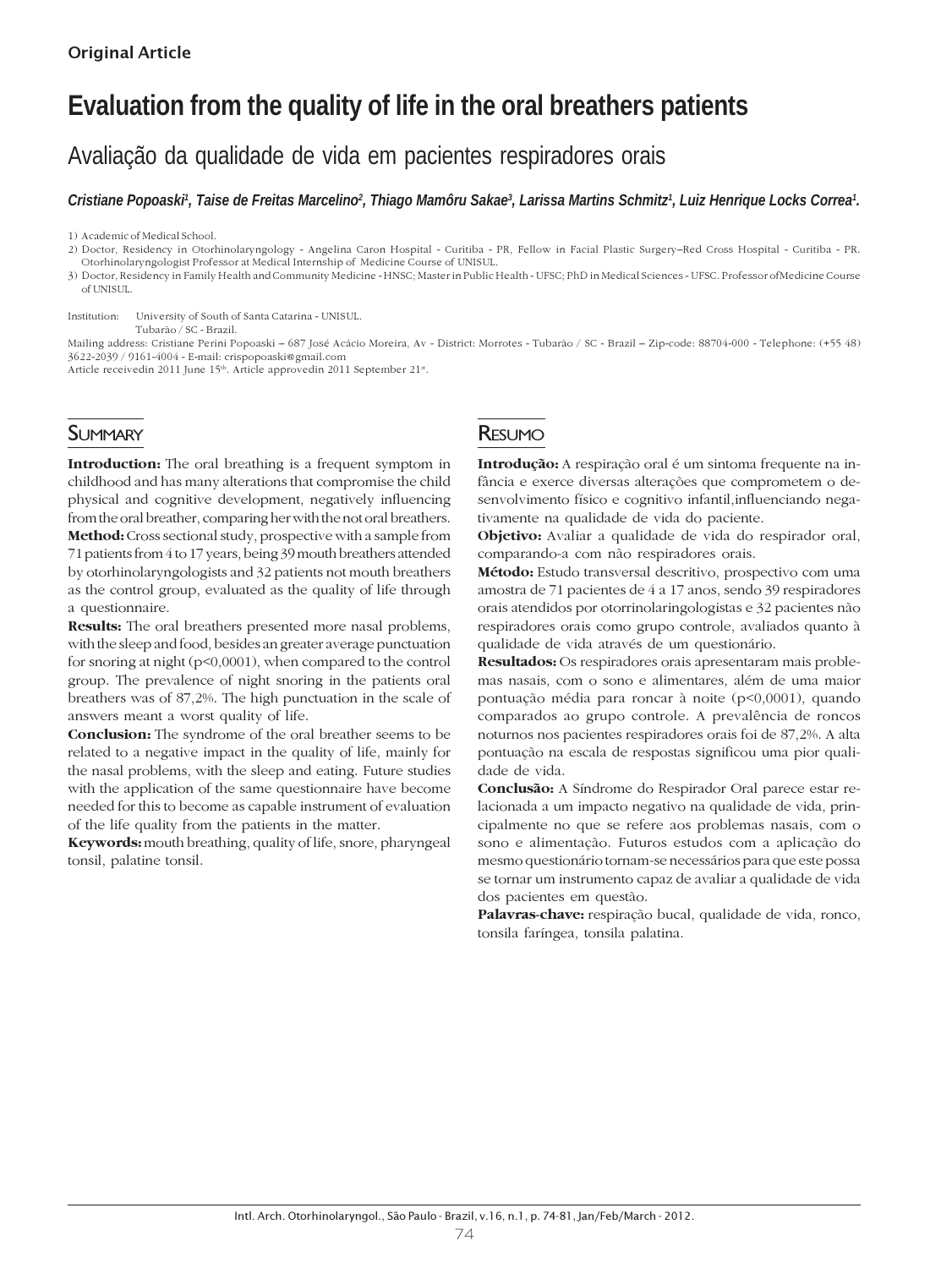#### **INTRODUCTION**

The World Health Organization (WHO), since 1947, defines health as physical well being, psychic, social and not only the disease absence (1).

Among the changes with potential influence in patient´s quality of lifeis found in oral breathing.The oral breathing occurs when nasal breathing is substituted by a breathing pattern is supplemented by oral breathing (1,2- 5), during a period longer than six months (1). Generally, the exclusive oral breathing is rare, having in most of the times a mixed pattern of breathing, oral and nasal, in patients in this condition (1).

The oral breathing can be caused by several factorsamong them adenoid hypertrophy, tonsils and turbinates (3,6), deviated septum (if there´s nasal obstruction) (2,3,6), allergic rhinitis (6,7), nasal deformities and facials, and,more rarely, foreign body (4). The obstruction of upper airways, in its diverse locations (2,7), constitute the main causes of oral breathing, varying its prevalence according to the individual age.The obstruction of upper airways does not be absolute, since the resistance to the airflow is inversely proportional to fourth potency of the diameter through to air passes (8,9).

Besides being involved in the pathophysiology of obstructive forms of oral breathers, the irreducible hypertrophy of adenoidsand/ or tonsils is considered the primary form of breathing disorders related to sleep, which compromise children´s physical and cognitivedevelopment (2).

In infants and preschoolers, the acquired conditions, such as adenotonsillar hyperplasia and cronical inflammatory, are the obstructive causes observed with greater frequency (1), being the adenotonsillar hypertrophyirreducible is considered the primary form of breathing disorders related to sleep, which compromises children's physical and cognitive development. (2). The allergicrhinitis has great importance as oral breathing cause in schooler and teenagers (1,2).

The diagnosis of oral breather patient is essentially clinic, being performed complementary examination to evaluate the lever of airways obstruction and for differential diagnosis, directing the therapeutic approach. The diagnosis and precocious approach of this clinical condition are fundamental to minimize the consequences.

Depending on the duration, the oral breathing can cause functional alterations, structural, pathological, postural, occlusive and behavioral (1,2,4,10,11). The age in the beginning of symptoms, the time of permanence of these till its normalization and the obstruction intensity which influence the installation of the manifestations resulting from mouth (1).

The most common complaints from oral breathers are: nocturnal dyspnea and apnea, to tire easily during physical activities, pain in the back and neck,olfactory and/ or gustatory disturbs (2), halitosis (1,10), dried mouth, to wake up choking during the night, sleeping badly, daytime sleepiness, sneezing, abundant salivation when talking (10), hearing loss and lacrimation (1), among others.

According to the severity of permanence time of this breathing pattern, systemical repercussions can occur, leading to negative consequences in quality of life of these individuals due to the personal impact, physical, psychological and social (1,3). The oral breathers can present a delay in weight and stature; cardiological changes like hypertension , pulmonary hypertension and "cor pulmonale"; lower respiratory disorders with greater cough frequency, obstructive dyspnea and apnea; neuropsychiatric disorders like behavioral alterations (such as, for example, hyperactivity, restless sleep, irritability, difficulty of concentration, reduction on scholar performance, despite of normal intelligence, nocturnal enuresis) (2-4,10), headache, and a tendency to higher frequency of infections (1).

The approach of oral breather must be alwaysmultidisciplinarywhen possible (1,10). It become necessary to the professionals of health area to recognize the oral breather in the beginning of the development of condition, in order to act precociously in a way to minimize the cronical repercussion and improve overall quality of life of these patients.

The oral breather patient presents several changesdue to oral breathing, being children more affected by interference in their growth, development and quality of life. This way, this work was proposedto evaluate the quality of life of oral breather, comparing to non oral breathers.

### **METHOD**

It was performed a descriptive transversal study through a questionnaire evaluating the quality of life in oral breather patients.The questionnaire was addressed to patient or to his accompanying person when he was unable to answer the proposed questionnaire. It was included in this study patients with age between 4 and 17 years-old attended in otorhinolaringological offices diagnosed of Oral Breather Syndrome which would be submitted to surgery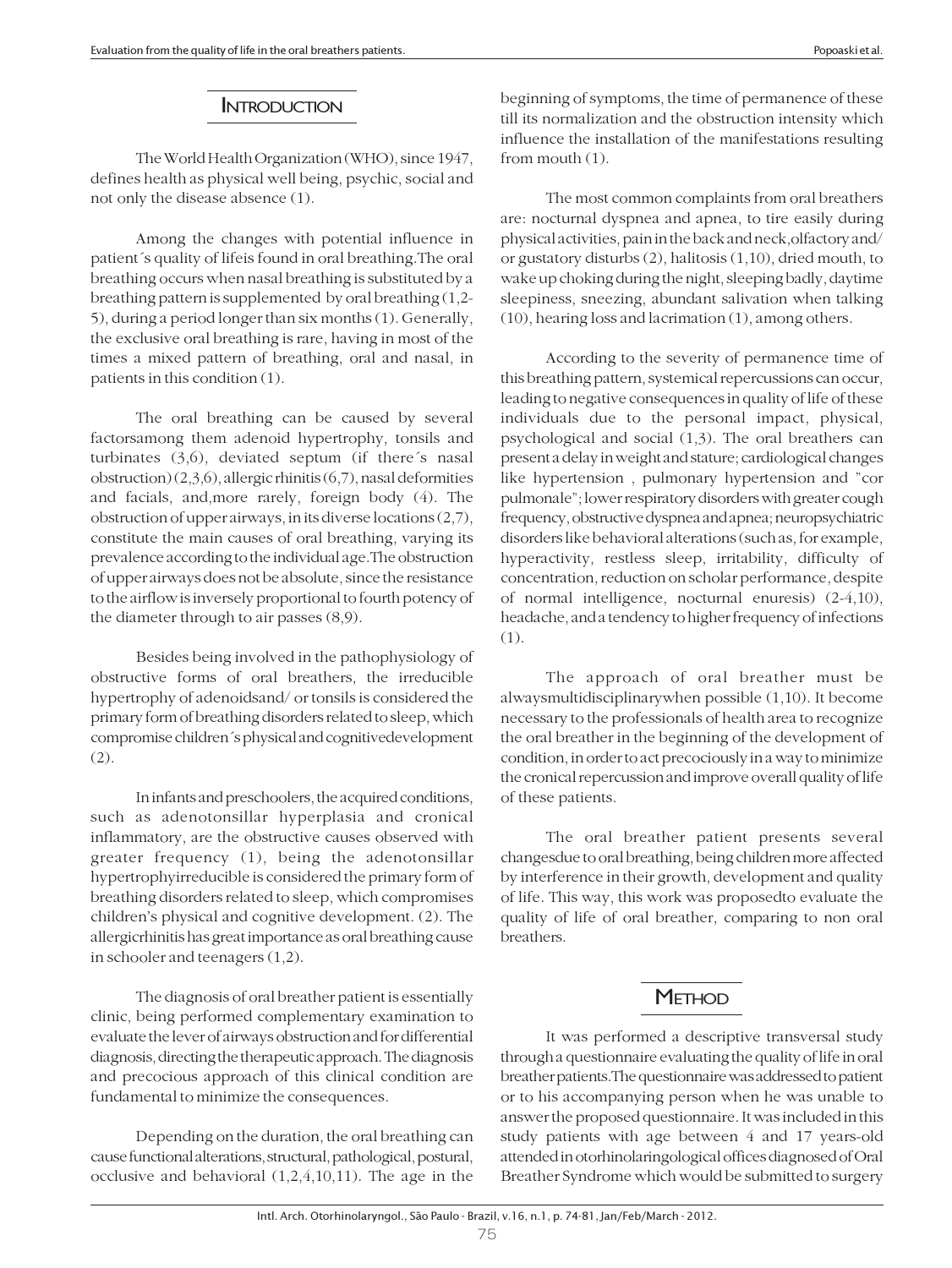of tonsillectomy, adenoidectomy or adenotonsillectom, at city of Tubarao/SC, in the period of 2010 March to 2010 June.

The Project of this study was approved by the Research and Ethics Committee of University of South of Santa Catarina - UNISUL under protocol 09.693.4.01.III.

The data were collected on its own sheet and tabulated in statistical softwareEpidata 3.1 and for analysis the software SPSS (Statistical Package for Social science) version 16.0.

The data were analyzed by percentage in qualitative variables and measures of central tendency and dispersion in quantitative variables. The qualitative variables were compared, using the chi square test of Pearson, and the differences of mean score differences of dominium of quality oflife questionnaire were tested through test t-Student, in confidence level of 95%.

From the sample of 71 patients, from these: 39 were oral breathers and 32 were of control group (children and teenager without oral breather diagnosis).

| Questionnaire                                                                                                                                                                                                                                                                                                                                                                                                                                                                                                                                                                                    |                                                                                                                                                                                                                                                                                                                                                                                                                                                                                                                                                                                                                          |  |  |  |  |
|--------------------------------------------------------------------------------------------------------------------------------------------------------------------------------------------------------------------------------------------------------------------------------------------------------------------------------------------------------------------------------------------------------------------------------------------------------------------------------------------------------------------------------------------------------------------------------------------------|--------------------------------------------------------------------------------------------------------------------------------------------------------------------------------------------------------------------------------------------------------------------------------------------------------------------------------------------------------------------------------------------------------------------------------------------------------------------------------------------------------------------------------------------------------------------------------------------------------------------------|--|--|--|--|
| gender: () feminine () masculine<br>Name:                                                                                                                                                                                                                                                                                                                                                                                                                                                                                                                                                        |                                                                                                                                                                                                                                                                                                                                                                                                                                                                                                                                                                                                                          |  |  |  |  |
| Age:                                                                                                                                                                                                                                                                                                                                                                                                                                                                                                                                                                                             |                                                                                                                                                                                                                                                                                                                                                                                                                                                                                                                                                                                                                          |  |  |  |  |
| This is not a test and, thus, there are not right or wrong answers.                                                                                                                                                                                                                                                                                                                                                                                                                                                                                                                              |                                                                                                                                                                                                                                                                                                                                                                                                                                                                                                                                                                                                                          |  |  |  |  |
| Do you have any nasal problem?<br>() yes () no () l cannot answer<br>I - Do you feel disturbed with your breathing?    2 3 4 5<br>2- Do you use to be with your nose blocked?  1 2<br>5<br>3<br>$\overline{4}$<br>5<br>$\overline{4}$<br>3<br>4- Does your nose use to itch frequently?    2 3<br>$\overline{4}$<br>5<br>5<br>$\overline{4}$<br>5<br>$\overline{4}$<br>7- Do you use to feel "itch" in mouth or throat?  I<br>5<br>$\overline{2}$<br>3<br>$\overline{4}$<br>-5<br>8- Do you use to bring tissue paper to school?  1 2 3<br>$\overline{4}$<br>Do you have any trouble with sleep? | Education<br>I - Have you ever been in school?<br>() yes () no<br>2- In which grade are you? () $2^{nd}$ period () $3^{rd}$ period<br>() Ist grade of fundamental () 2 <sup>nd</sup> grade<br>() 3rdgrade () 4th grade () 5th grade () 6th grade () I don't know<br>3- In which shift do you attend? () morning () intermediate<br>() afternoon<br>4- Any problem at school? () yes () no<br>5- Do you keep up the classes at school?    2 3 4 5<br>6- Do you used to present difficulty in learning?  1 2 3 4 5<br>7- Do you used to have good memory?  1 2 3 4 5<br>8- Do you used to like going to school?  1 2 3 4 5 |  |  |  |  |
| () yes () no () I cannot answer<br>45<br>2- Do you use to waking up at night?    2 3<br>4 5<br>-5<br>$\overline{4}$<br>4- Do you use to complaint about sleep during the day? I<br>5<br>$\overline{2}$<br>$\overline{4}$<br>3<br>$\overline{4}$<br>5<br>5- Do you use to sleep with mouth open?   <br>$\overline{3}$<br>2<br>5<br>6- Have you ever stopped breathing while sleeping?   2 3<br>$\overline{4}$                                                                                                                                                                                     | 9- Do you practice Sport out of the school time?<br>() no () yes<br>Communication Characteristics<br>I - People used to understand what do you say?  1 2 3 4 5<br>3- Do you used to get tired when speaking?    2 3 4 5                                                                                                                                                                                                                                                                                                                                                                                                  |  |  |  |  |
| 5<br>7- Do you use to wake up with headache?    2<br>$\overline{4}$<br>5<br>3<br>$\overline{4}$<br>5<br>2 <sub>3</sub><br>$\overline{4}$<br>10- Do you use to wake up with dried mouth?  1 2<br>.5<br>3<br>$\overline{4}$                                                                                                                                                                                                                                                                                                                                                                        | Atopy<br>I - Do you use to feel itch in your eyes?    2 3 4 5<br>2- Have you ever wheezed?<br>() yes () no () I cannot answerAge I <sup>st</sup> crisis:                                                                                                                                                                                                                                                                                                                                                                                                                                                                 |  |  |  |  |
| Some eating problem? () yes () no<br>- 5<br>2- Do you use to chew well the food?    2 3<br>4 <sub>5</sub><br>$\overline{4}$<br>5<br>4- Do you use to choke during the meal?   2 3<br>$\overline{4}$<br>5<br>5<br>5- Do you use to drink during the meal?    2 3<br>$\overline{4}$<br>6- Do you use to feel breathless during the meal?  1 2<br>-5<br>3<br>$\overline{4}$                                                                                                                                                                                                                         | 3- Still wheezes?:() yes () no Number of crisis of last year?<br>4- Do you use to cough or get tired when playing or<br>NO / NUEVERONCE IN A WHILE ALWAYS<br>12345<br>ALMOST NEVER ALMOST ALWAYS                                                                                                                                                                                                                                                                                                                                                                                                                         |  |  |  |  |
| Odontology / Esthetics<br>I - Have you ever gone to the dentist? () yes () no<br>2- Have you ever had caries?<br>$()$ yes $()$ no<br>3- Do you use to brush the teeth at least twice a day?  1 2 3 4 5<br>5- Do you use to like of you dental appearance?  1 2 3 4 5<br>6- Would you like to use dental braces? () yes () no                                                                                                                                                                                                                                                                     |                                                                                                                                                                                                                                                                                                                                                                                                                                                                                                                                                                                                                          |  |  |  |  |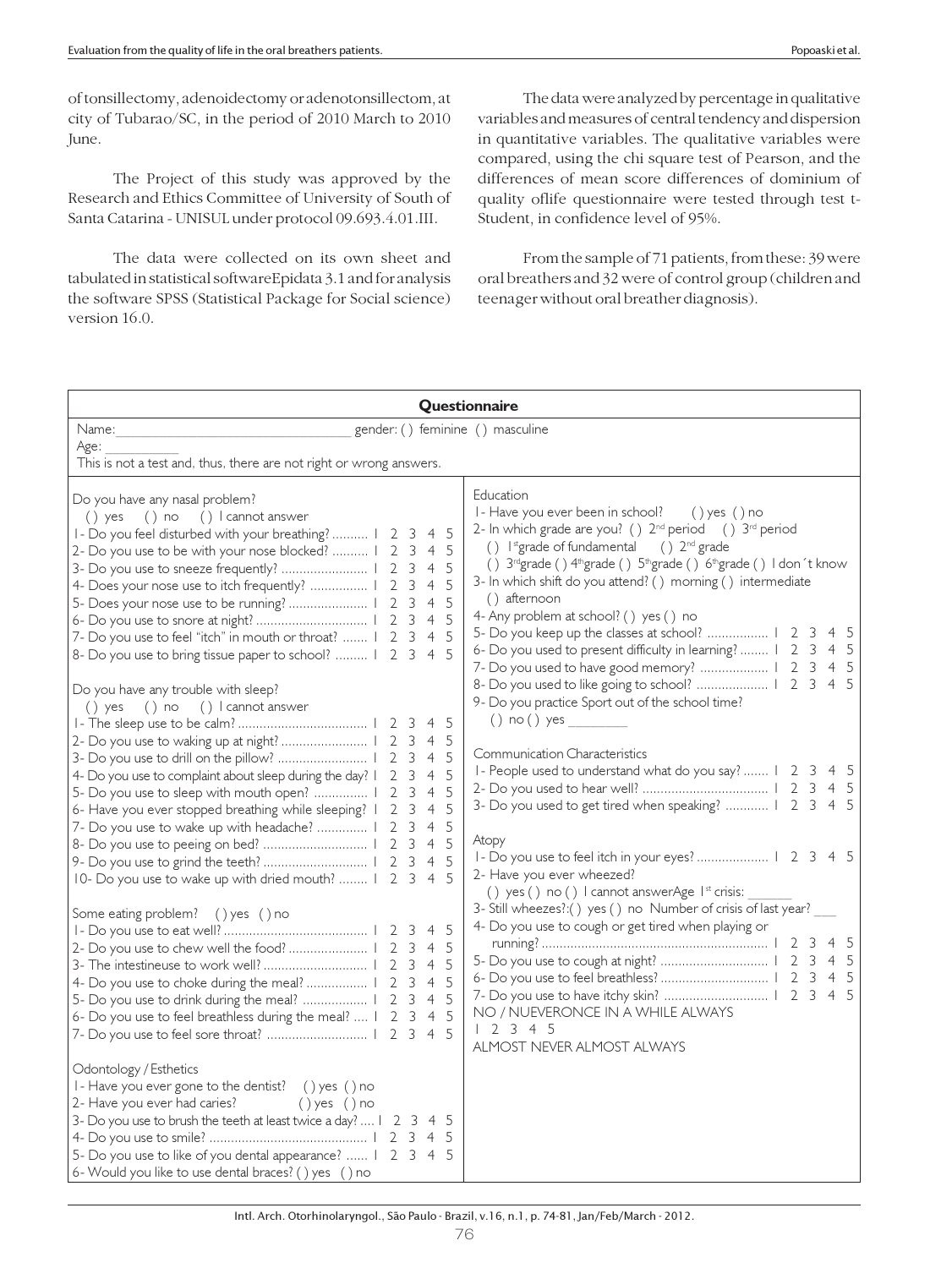The quality of life of oral breather patients were evaluated by a questionnaire constituted of structured questions, in which were created seven fields from dividing the questions adapted from RIBEIRO (1). The fields indentified were: nasal problems, Odontology, sleep, eating disorders, education, communication and atopy. It was associated an ordinal value to the sequential answer scale of 1 for "no/ never", 2 for "almost never", 3 for "once in a time", 4 for "almost always", 5 for "always", being the higher score referred to a worst quality of life. The questions number 1of field sleep quality, 1-3 of nutrition, 3-5 of Odontology, 5,7,8 of educationand 1,2 of communication had its scored reversed in order to keep coherency in sum of the final score.

The quality of life scale creation from the questionnaire was done in the following way:

- Field of nasal problem (P) was structured by sum of questions P1 to P8 of questionnaire with score varying from 8-40;
- Field of trouble sleeping (S), it had reversed scoring forS1 and sum of the questions S1to S10 varying its score from 10-50;
- Filed of nutrition (AL) it was performed reversed scoring for AL1 to AL3, with the sum of the questions AL1 to AL7 with scoring varying from 7 to 35;
- Field of Odontology (O) occurred the sum of the questions O3 to 06 , with reversed scoring for O3 to O5 and the variable O6 when answered as yes=5 scoresand no= 1 score, with scores varying between 4 and 20;
- Field of education (E), occurred the sum of questions E5 to E8 the questions O5-O8 had its score reversed, the scoring varied from 4 to 20;
- Field of communication (C), was structured by the sumo f questions C1 to C3, with reversed scoring in C1 and C2 and scoring varying from 3 to 15.
- Atopy field (AT), occurred to the sumof questions AT1, AT3-AT7, the question AT3 received 05 scores to answer yes and 1score for answer no, with scoring varying from 5 to 25.

The total scoring varied from 41 to 205, being the highest scoring the worst quality of life, according to the proposed scale of questionnaire (Table 1).

### **RESULTS**

The sample was composed of 39 cases (oral breathers) and 32 controls (non oral breathers), at age of between 4 and 17 years-old.There were no differences statistically significativeamong the cases and controls according to gender, access to Odontology and negative perception of dental appearance, education and scholar troubles. The controls were, in average, 1,8 year oldest than the cases.

The oral breathers presented significantly nasal problems, sleeping troubles, eating troubles, practiced fewer sports and presented asthma with greater frequency (wheezing).

In field of nasal problems, the average score was significantly higher in the oral breather (average = 27,21), comparing to controls (average=14,63), as can be seen on Table 2.

In Odontology field (p=0,612) and education (p=0,535), it was not found significantly differences between cases and controls (Table 2).

In sleeping trouble field, the average scoring was significantly greater in oral breathers (average =30,13), comparing to controls (average=17,09). In the same way, in the field of nutrition disturb the average score was significantly greater in the group of oral breather (average =18,49), comparing to controls (average=14,16) (Table 2).

In field of communication characteristics,the average scoring was significantly greater in oral breathers (average  $=5,92$ ), comparing to controls (average  $=4,31$ ). In field related to atopy, it was found greater scoring in oral breathers (average =15,36), when compared to control group (average =10,59) (Table 2).

By the frequency in answer scale the oral breathers presented greater average scoring in snoring at night (p<0,0001), sleeping with mouth opened, choking during when having meal and feel breathless. The prevalence of nocturnal snoring in patients oral breather was of 87,2%, setting up a risk 27 times greater of snoring when compared to the controls (RP=27,89; IC95%: 4,03 - 192,74; p<0,0001).

It was observed an average scoring in total of fields of 113,35 to oral breathers and 74,91 for control group,characterizing worst quality of life in oral breather group (Table 2).

# **DISCUSSION**

From seven fields evaluated, it was observed that the trouble sleeping field and nasal problem were the fields with greater scoring, suggesting that these fields can bring greater negative repercussion in quality of life during evaluation of oral breather patients (12-23), and nasal problems during evaluation of oral breather (24,25). In this present study, the prevalence of troubles with sleep in oral breather were almost three times greater, when compared to the study of RIBEIRO (37,7%) in a sample of 75 oral breathers (1).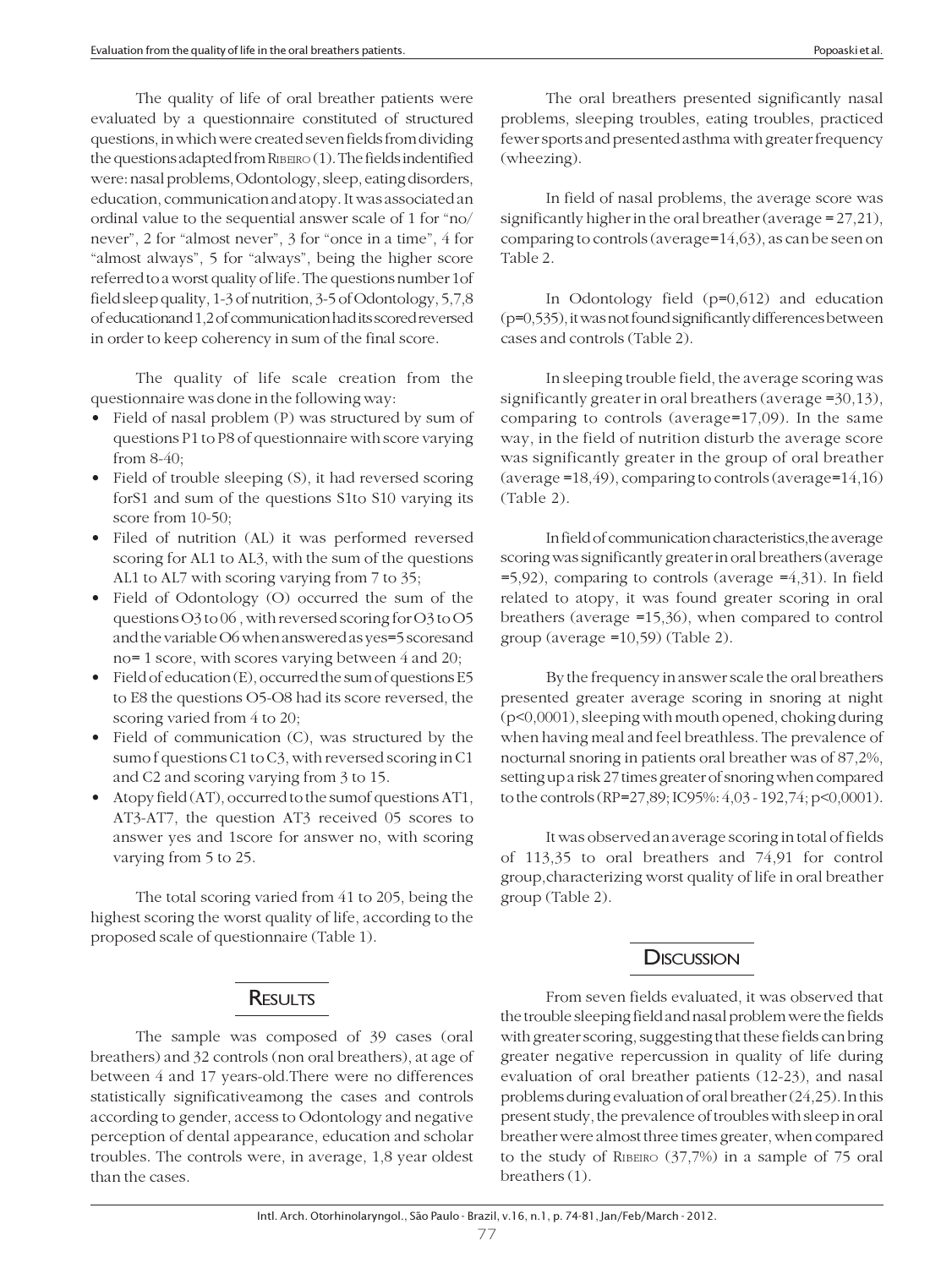| Variable                             | case n (%)                | control n (%)             | P         |
|--------------------------------------|---------------------------|---------------------------|-----------|
| Gender:                              | 15(38,5%)                 | 13(40,6%)                 |           |
| Masculine                            | 24(61,5%)                 | $19(59, 4\%)$             |           |
| Feminine                             |                           |                           |           |
| Age (average + DP)                   | average = $7,05 (+-3,67)$ | average = $8,84 (+-3,45)$ | 0,039     |
| Nasal problem                        | 35 (89,7%)                | 5(15,6%)                  | $<$ 0,000 |
| Sleeping trouble                     | 36 (92,3%)                | $3(9, 4\%)$               | $<$ 0,000 |
| Eating problem                       | 19(48,7%)                 | 5(15,6%)                  | 0,005     |
| Odontology:                          | 30 (76,9%)                | 30 (93,8%)                | 0,096     |
| Have you ever been to dentist?       | 19(48,7%)                 | 14(43,8%)                 | 0,805     |
| Have you ever had caries?            | 15(38,5%)                 | 8(25%)                    | 0,289     |
| Would you like to use braces?        |                           |                           |           |
| Education:                           | 36 (92,3%)                | 32 (100%)                 | 0,277     |
| Have you ever been at school?        | $8(20,5\%)$               | $2(6,2\%)$                | 0,269     |
| In which grade are you?              |                           |                           |           |
| 2 <sup>nd</sup> period               |                           |                           |           |
| 3 <sup>rd</sup> period               | 9(23,1%)                  | 6(18,8%)                  |           |
| I <sup>st</sup> grade at fundamental | 3(7,7%)                   | 2(6,2%)                   |           |
| 2 <sup>nd</sup> grade                | $2(5,1\%)$                | $3(9, 4\%)$               |           |
| 3 <sup>rd</sup> grade                | 3(7,7%)                   | $2(6,2\%)$                |           |
| 4 <sup>th</sup> grade                | $2(5,1\%)$                | 5(15,6%)                  |           |
| $5th$ grade                          | $6(15, 4\%)$              | 5(15,6%)                  |           |
| $6th$ grade                          | $0(0,0\%)$                | 2(6,2%)                   |           |
| $>7th$ grade                         | 3(7,7%)                   | 5(15,6%)                  |           |
| Shift:                               | 18(46,2%)                 | 13(40,6%)                 | 0,025     |
| Morning                              |                           |                           |           |
| Afternoon                            | 13(33,3%)                 | $19(59, 4\%)$             |           |
| Scholar problems?                    | $6(15, 4\%)$              | $3(9, 4\%)$               | 0,186     |
| Practice sport?                      | 16(41,0%)                 | 21(65,6%)                 | 0,059     |
| Atopy:                               | 18(46,2%)                 | 14(43,8%)                 | 0,129     |
| Itchy eyes?                          |                           |                           |           |
| Have you ever wheezed?               | 19(48,7%)                 | 8(25%)                    | 0,066     |
| Still wheeze?                        | 7(17,9%)                  | $0(0\%)$                  | 0,008     |

|                                | Table 1. Sociodemographic characteristicsevaluated between the cases (oral breathers) and the |  |  |
|--------------------------------|-----------------------------------------------------------------------------------------------|--|--|
| controls (non oral breathers). |                                                                                               |  |  |

| Table 2. Field scores and pattern deviation in groups case (oral breathers) and control (non oral |  |  |  |
|---------------------------------------------------------------------------------------------------|--|--|--|
| breathers).                                                                                       |  |  |  |

| <u>-</u>      |                      |                      |           |  |
|---------------|----------------------|----------------------|-----------|--|
| Field         | Cases                | Control              |           |  |
| Nasal problem | $27,21 (+-5,09)$     | $14,63 (+ - 5,80)$   | $<$ 0,000 |  |
| Sleep         | $30, 13 (+ - 7,008)$ | $17,09 (+-6,244)$    | $<$ 0,000 |  |
| Eating        | $18,49(+-4,471)$     | $14, 16 (+ - 3,903)$ | < 0.0001  |  |
| Odontology    | $7,66 (+-3,290)$     | $7,22 (+-3,925)$     | 0,612     |  |
| Education     | $7,42 (+-2,941)$     | $6,91 (+-3,796)$     | 0,535     |  |
| Communication | $5,92 (+-2,329)$     | $4,3$ (+-1,991)      | 0.003     |  |
| Atopy         | $15,36(+-5,807)$     | $10,59 (+ - 3,680)$  | $<$ 0,000 |  |
| Total         | $113,35 (+-18,627)$  | $74,91 (+-20,04)$    | < 0.0001  |  |
|               |                      |                      |           |  |

The third field with greater scoring was related to eating. The group of oral breathers presented a prevalence of problems with nutrition three times greater than the control group while, in study of RIBEIRO (1) this prevalence in oral breatherswas of 42,5%. Studies show

an existing relation between oral breather and presence of change in deglutition and mastication pattern. This way, JUNQUEIRA et al (26) described a frequency of 88,5% to changes in masticatory function andof78,1% to changes in deglutition pattern; COELHO (27) found a frequency of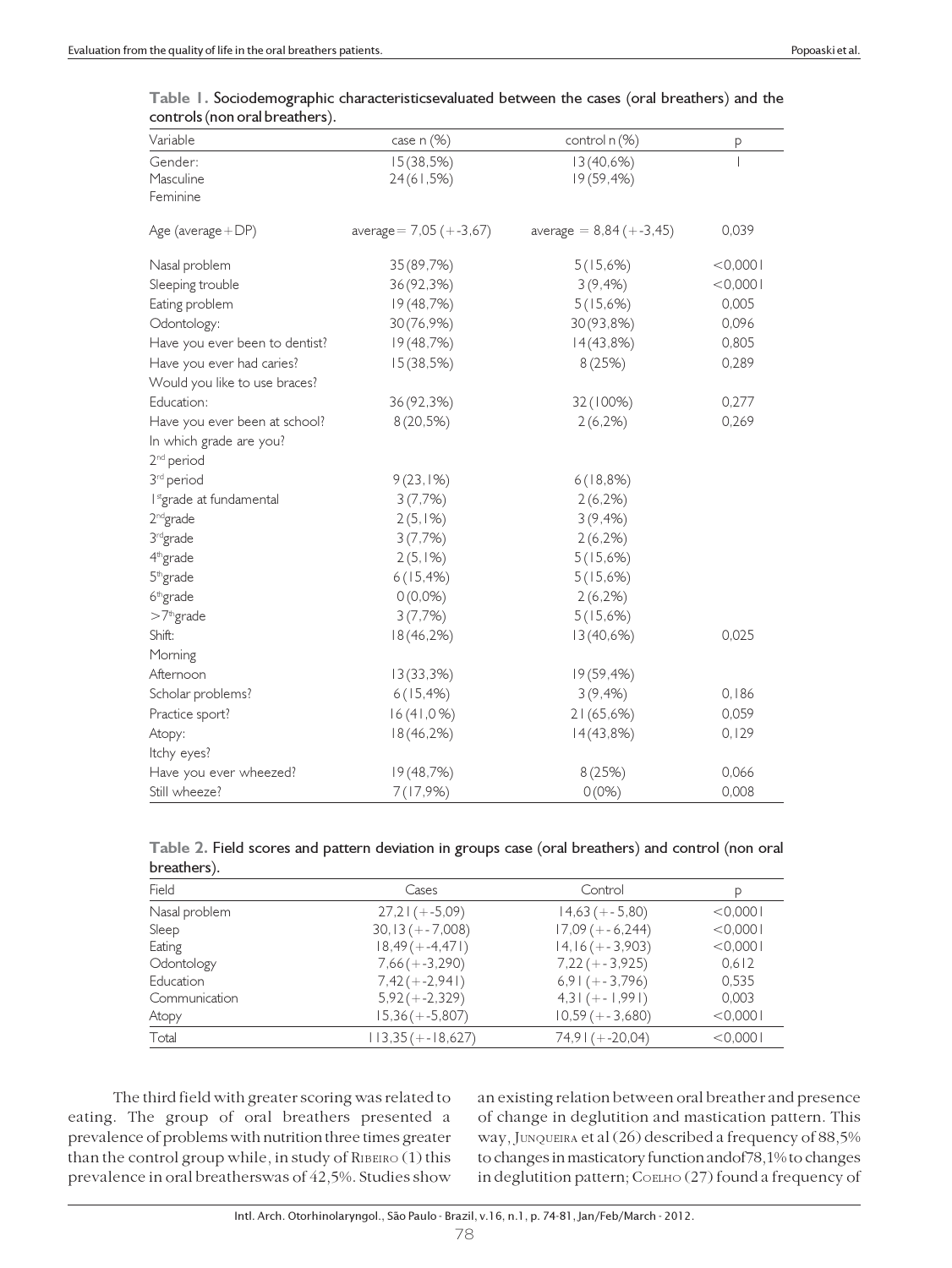40% to masticatory change and of 80% to change in deglutition pattern, in patients with adenotonsillar hypertrophy.

Some articles (22,28,29) demonstrated that allergic rhinitis is evidenced as the etiologic main factor of oral breathing (22,28,29), agreeing with this present study in field of nasal problems presented a higher scoring of repercussion in quality of life of oral breather adding the presence of atopy (fourth greater score), field in which is included allergic rhinitis as important etiologic factor.

In oral breathers, the chance in finding an asthmatic individual was almost eight times greater than in control group (OR=7,72; IC 95%: 0,85 - 177,31; pFisher= 0,056). This increased prevalence of asthma in oral breathers was already described in literature (1,4). This may be due to the fact of that there is a contiguous relation between upper and lower respiratory tract, beyond a higher prevalence of atopy in oral breathers. This way,the oral breathing allows the allergens or the irritant agents reach the lower airways, causing bronchial hyperresponsiveness and asthma induced by exercise. The asthma association and allergic rhinitis are of such importance that some authors prefer to use term "united airways disease" (30). Other studies had already described association between snoring and asthma, and oral breathing fits in this environment of pathophysiological chain, once that the first is one of the most predictive signs to diagnosis based on anamnesis, and the second is strongly associated to Oral Breather Syndrome. In present study, the oral breather patients presented prevalence of nocturnal snoring in 87,2%, setting a risk 27 times greater of snores when compared to controls. Lu(31)studying the prevalence of snore in preschoolers showed that this was of 10,5% to both genders and that snore is significantly associated to nocturnal cough and asthma. AYDANUR (32) also observed relation between respiratory disturbs in sleep and symptoms related to asthma in his study involving adults, in Turkey, once more, the close relationship between upper and lower airways (33).

Related to the Odontology Field, the scoring were lower, showing that these factors seem not leading to greater repercussion in quality of life of this group or maybe occur in lower perception of orthodontic changes, taking regard to low age average of this sample, despite of finding important orthodontic changes and craniofacial changes in oral breathers. The literature shows that there is no direct relation between signs and symptoms of these disorders and its repercussions over Quality of Life (24,34,35).

This way, the Educational Field also presented low scores, which disagree with data found in literature, where it was found an association between the presence of oral breather Syndrome with bad educational performance (21,36).

Evaluating quality of life in children presented as a challenge, by the fact, in some situations, third parties answered to the questionnaire,which leads to decrease the precision of the answers. However, the literature indicates that the evaluation of quality of life related to the health of child must include information from the perspective of patients and their caregivers, who despite of being different are equally important (34) and complement each other.

# CONCLUSION

With this study, we can conclude that the Oral Breather Syndrome seem to be related to an impact in quality of life, especially in which it refers to nasal problems, sleep and eating. Although, future studies, applying the same questionnaire will become necessary in order to it become an instrument capable to evaluate the quality of life of oral breather patients.

# BIBLIOGRAPHIC REFERENCES

1. Ribeiro ML, Pinto JA. Qualidade de vida no respirador oral: avaliação sistemática em crianças de 6 a 12 anos, atendidas em centro de referência da UFMG. [dissertação]. Minas Gerais: Universidade Federal de Minas Gerais; 2006.

2. Eiser C, Morse R. The measurement of quality of life in children: past and future perspectives. Developmental and Behavioral Pediatrics. 2001, 22(4):248-55.

3. Carr AJ, Gibson B, Robinson PG. Is quality of life determined by expectations or experience? BMJ. 2001, 322:1240-3.

4. Abreu RR, Rocha RL, Lamounier JA, Guerra AFM. Etiology, clinical manifestations and concurrent findings in mouthbreathing children. J. Pediatr. [serial online] 2008 Dec [citado 2009 Oct 13]; 84(6): 529-35. Encontrado em: URL: http:/ /www.scielo.br/pdf/jped/v84n6/v84n6a10.pdf

5. Abreu RR, Rocha RL, Lamounier JA, Guerra AFM. Prevalence of mouth breathing among children. J Pediatr. 2008, 84(5).

6. Campanha SMA, Lincoln MSF, Fontes MJF. O impacto da asma, da rinite alérgica e da respiração oral na qualidade de vida de crianças e adolescentes. Rev CEFAC. 2008, 10(4):513-19.

7. Cunha DA, Silva GAP, Motta MEFA, Lima CR, Silva HJ. A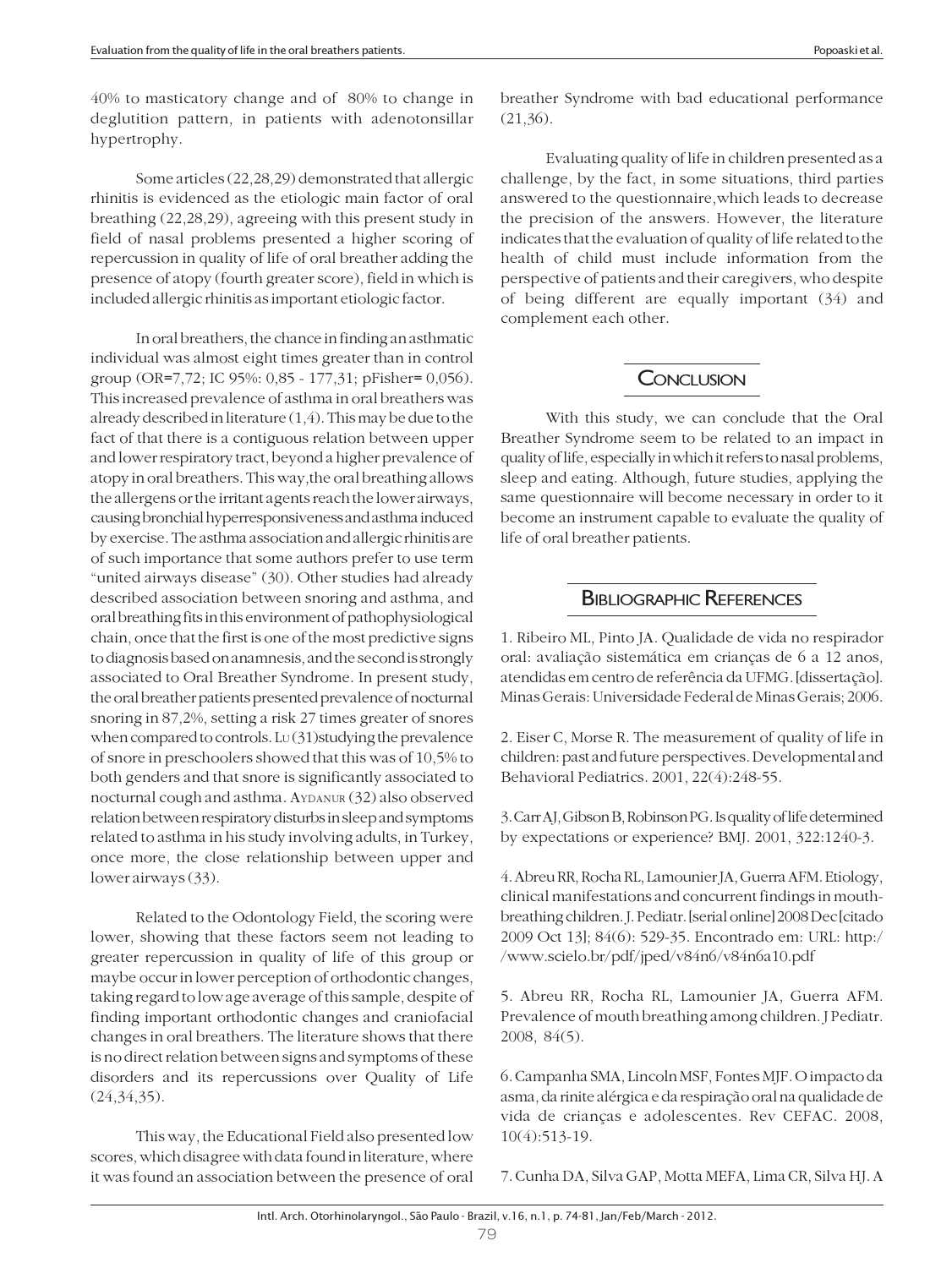respiração oral em crianças e suas repercussões no estado nutricional. Rev CEFAC. 2007, 9(1):47-54.

8. Menezes VA, Leal RB, Pessoa RS, Pontes RMS. Prevalence and factors related to mouth breathing in school children at the Santo Amaro project-Recife. Rev Bras Otorrinolaringol. 2005, 72(3):394-99.

9. Tavares JG, Silva EHAA. Considerações teóricas sobre a relação entre respiração oral e disfonia. Rev Soc Bras Fonoaudiol. 2008, 13(4):405-10.

10. Lemos CM, Wilhelmsen NSW, Mion OG, Mello JFJ. Alterações funcionais do sistema estomatognático em pacientes com rinite alérgica: estudo caso-controle. Braz J Otorhinolaryngol. 2009, 75(2):268-74.

11. Bluestone C. Pediatric Otolaryngology, 2nd ed. WB Saunders Company; 1990.

12. Becker HMG, Guimarães RES, Pinto JA, Vasconcellos MC. Respirador bucal. Em: Leão E, Correa EJ, Mota JAC, Viana MB. Pediatria ambulatorial. 4nd ed. Belo Horizonte: Ed Coopmed; 2005. p. 487-93.

13. Francesco RCD, Passerotti G, Paulucci B, Miniti A. Mouth breathing in children: different repercussions according to the diagnosis. Rev Bras Otorrinolaringol. 2004, 70(5).

14. Becker HMG, Guimarães RES, Pinto JA, Vasconcellos MC. Respirador bucal. Em: Leão E, Correa EJ, Mota JAC, Viana MB. Pediatria ambulatorial. 4nd ed. Belo Horizonte: Ed Coopmed; 2005. p. 487-93.

15. Rizzo MC. O respirador bucal. In: Naspitz C. Alergias respiratórias. 1nd ed. São Paulo: Vivali; 2003.

16. Suratt PM, et al. Cognitive Function and Behavior of Children with Adenotonsilar Hypertrophy Suspected of Having Obstructive Sleep-Disordered Breathing. Pediatrics. 2006, 118:771-81.

17. Marcus CL. Sleep-disordered Breathing in Children. Am J Respir Crit Care Med. 2001, 164:16-30.

18. American Academy of Pediatrics. Clinical Practice Guideline: Diagnosis and Management of Childhood Obstructive Sleep Apnea Syndrome. Pediatrics. 2002, 109:704-12.

19. Franco RA, Rosenfeld R, Rao M. Quality of life for children with obstructive sleep apnea. Oto Head Neck Surg. 2000, 123:9-16.

20. Silva MGN, Adaptação e validação do questionário

"RQLQ" para avaliação da qualidade de vida em crianças e adolescentes com rinite alérgica. [tese]. São Paulo: Universidade Federal de São Paulo; 1999.

21. Hunt CE. Neurocognitive Outcomes in Sleep-Disordered Breathing. J Pediatrics. 2004, 145:430-32.

22. Guilleminault C, Pelayo R, Leger D, Clerk A, Bocian RCZ. Recognition of Sleep-disoredered Breathing in Children. Pediatrics. 1996, 98(5):871-882.

23. Gottlieb DJ et al. Sleep-Disordered Breathing Symtoms are Associated wit Poorer Cognitive Function in 5-Year-Old Children. J Pediatrics. 2004, 145:458-464.

24. Flemons WW, Reimer MA. Development of a Diseasespecific Health-related Quality of Life Questionaire for Sleep Apnea. Am J Rep Crit Care Med. 1998, 158:494-03.

25. Serres LM, Derkay C, Astley S, Deyo RA, Rosenfeld RM, Gates, GA. Measuring quality of life in children with obstructive sleep disorders. Arch Otolaryngol Head Neck Surg. 2000, 126(12):1423-1429.

26. Barros JRC, Becker HMG, Pinto JA. Avaliação de atopia em crianças respiradoras bucais atendidas em centro de referência. J Pediatr. 2006, 82(6):458-64

27. Rizzo C, Hauache S, Naspitz N, Pignatari S, Junqueira P, Hallinan M et al. Characteristics of children with allergic rhinitis and chronic mouth breathing. J Allergy Clin Immunol. 2002, 109(1):S263.

28. Junqueira PAS, Di Francesco RC, Trezza P, Zeratti FE, Frizzarini R, Faria MEJ. Alteracoes funcionais do sistema estomatognatico pre e pos-adenoamigdalectomia. Pro-fono. 2002, 14(1):17-22.

29. Coelho MF, Terra VHTC. Implicações clinicas em pacientes respiradores bucais. Rev Bras Patol Oral. 2004, 3(1):17-19.

30. Craig TJ, Hanks CD, Fisher LH. How do topical nasal corticosteroids improve sleep and daytime somnolence in allergic rhinitis? J Allerg Clin Immunol. 2005, 116(6):1264-6.

31. Cintra CFSC, Castro FFM, Cintra PPVC. As alterações orofaciais apresentadas em pacientes respiradores bucais. Rev Bras Aler Imunopatol. 2000, 23(2):78-83.

32. Solé D, Wandalsen GF, Camelo-Nunes IC, Naspitz CK, ISAAC - Grupo Brasileiro. Prevalência de sintomas de asma, rinite e eczema atópico entre crianças e adolescentes brasileiros identificados pelo International Study of Asthma and Allergies (ISAAC) - Fase 3. J Pediatr. 2006, 82(5):341-46.